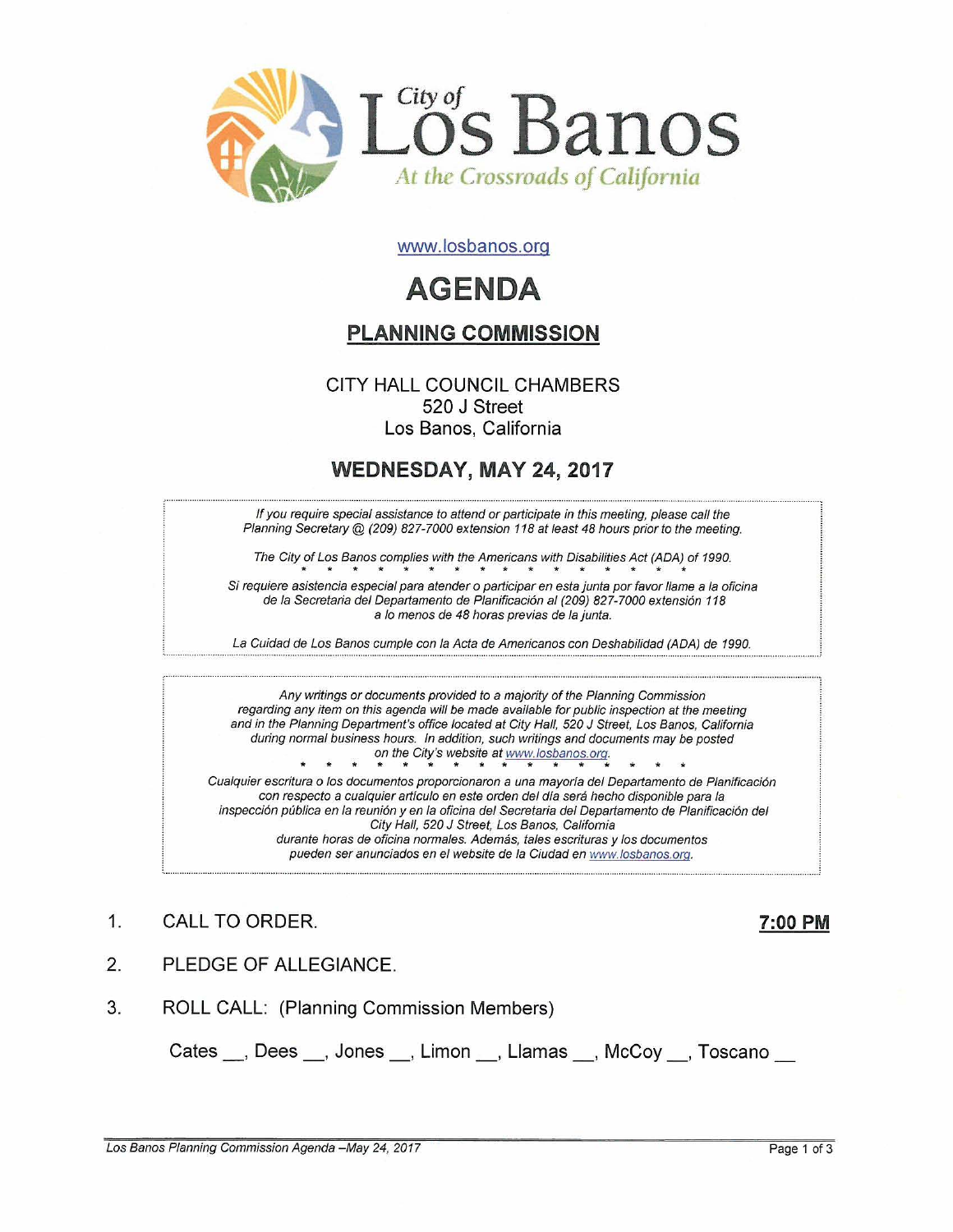#### 4. APPROVAL OF AGENDA.

Recommendation: Approve the agenda as submitted.

### 5. CONSIDERATION OF APPROVAL OF THE ACTION MINUTES FOR THE REGULAR PLANNING COMMISSION MEETING OF MAY 10, 2017.

Recommendation: Approve the minutes as submitted.

- 6. PUBLIC FORUM: Members of the public may address the Commission on any item of public interest that is within the jurisdiction of the Commission, including agenda and non-agenda items. No action will be taken on non-agenda items. Speakers are limited to a five (5) minute presentation.
- 7. PUBLIC HEARINGS: If you challenge the proposed action as described herein in court, you may be limited to raising only those issues you or someone else raised at the public hearing described herein or in written correspondence delivered to the City at, or prior to, the public hearing.
	- A. Public Hearing to Consider Site Plan Review #2017-04 and CEQA Exemption for the Remodel and Expansion of an Existing 2,905 Square Foot Burger King Restaurant by 330 Square Feet Located within the Highway Commercial Zoning District at 525 Pacheco Boulevard, More Specifically Identified as Assessor's Parcel Number: 026-063-021.
		- 1) Planning Commission Resolution No. 2017-17 Approving Site Plan #2017-04 for the Remodel and Expansion of Burger King Restaurant by 330 Square Feet Located at 525 Pacheco Boulevard, More Specifically Identified as Assessor's Parcel Number: 026-063-021.

Recommendation: Receive staff report, open the public hearing, receive public comment, close the public hearing, and adopt the resolution as submitted.

- B. Public Hearing to Consider a Recommendation to the Los Banos City Council to Amend the Special Events Ordinance.
	- 1) Planning Commission Resolution No. 2017-18 Recommending Adoption to the City Council an Amendment to the Special Events Ordinance Relating to Departmental Service Charges.

Recommendation: Receive staff report, open the public hearing, receive public comment, close the public hearing, and adopt the resolution as submitted.

#### 8. COMMUNITY & ECONOMIC DEVELOPMENT DEPARTMENT REPORT.

- 9. COMMISSIONER REPORTS.
	- A. Cates